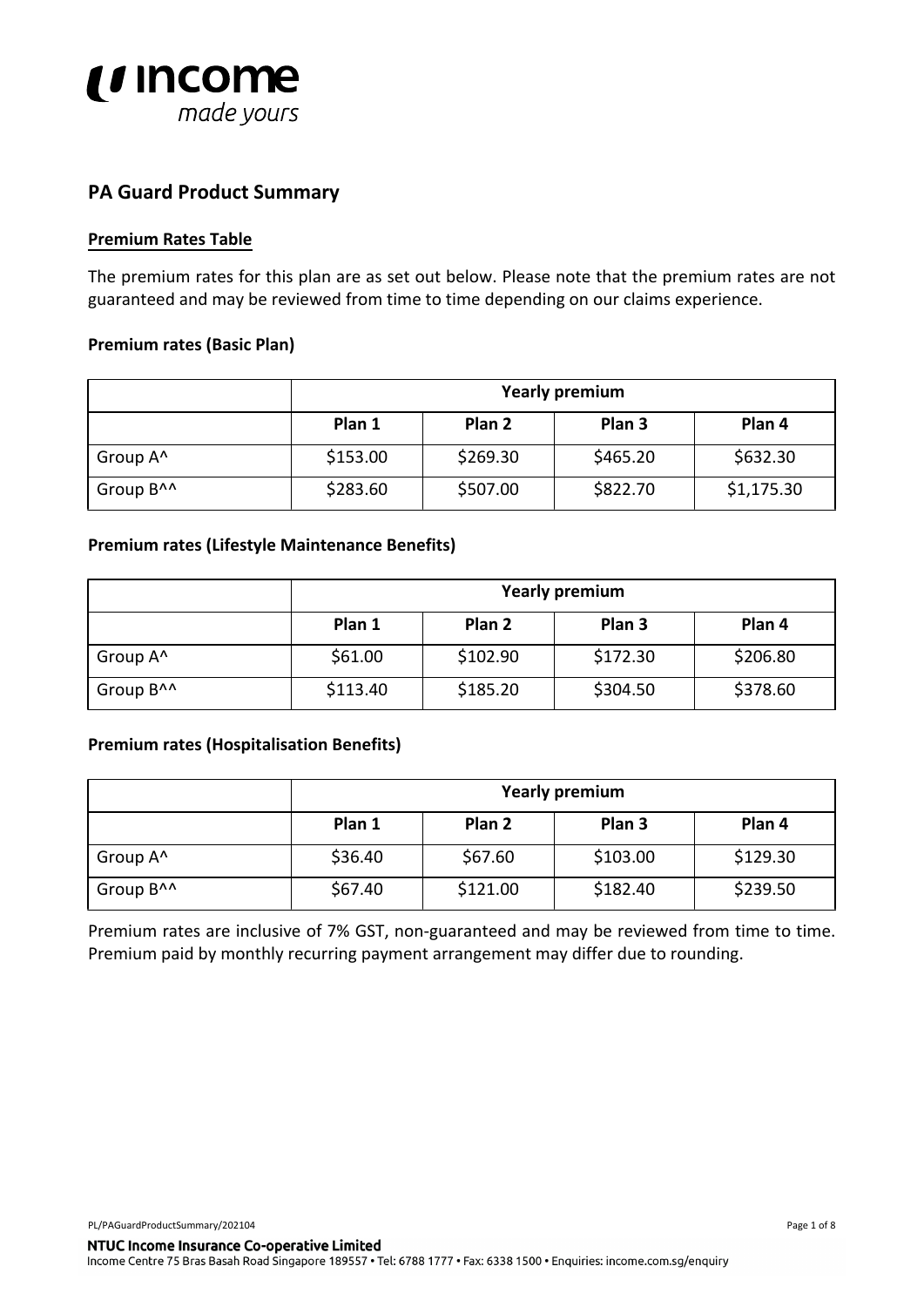

## **Premium rates (Basic Plan)**

|                       | <b>Monthly premium</b>                                     |         |         |          |  |  |
|-----------------------|------------------------------------------------------------|---------|---------|----------|--|--|
|                       | Plan <sub>3</sub><br>Plan <sub>4</sub><br>Plan 2<br>Plan 1 |         |         |          |  |  |
| Group A <sup>^</sup>  | \$13.30                                                    | \$23.50 | \$40.50 | \$55.30  |  |  |
| Group B <sup>^^</sup> | \$24.70                                                    | \$44.20 | \$71.70 | \$102.30 |  |  |

#### **Premium rates (Lifestyle Maintenance Benefits)**

|                       | <b>Monthly premium</b>                          |         |         |         |  |  |
|-----------------------|-------------------------------------------------|---------|---------|---------|--|--|
|                       | Plan 1<br>Plan <sub>3</sub><br>Plan 2<br>Plan 4 |         |         |         |  |  |
| Group A <sup>^</sup>  | \$5.30                                          | \$9.00  | \$15.00 | \$17.70 |  |  |
| Group B <sup>^^</sup> | \$9.90                                          | \$16.10 | \$26.50 | \$33.00 |  |  |

#### **Premium rates (Hospitalisation Benefits)**

|                       | <b>Monthly premium</b> |         |         |         |  |
|-----------------------|------------------------|---------|---------|---------|--|
|                       | Plan 1                 | Plan 4  |         |         |  |
| Group A <sup>^</sup>  | \$3.20                 | \$5.80  | \$9.00  | \$11.40 |  |
| Group B <sup>^^</sup> | \$5.90                 | \$10.50 | \$15.80 | \$20.90 |  |

Premium rates are inclusive of 7% GST, non-guaranteed and may be reviewed from time to time. Premium paid by monthly recurring payment arrangement may differ due to rounding.

^ Professions or occupations of professional, administrative, managerial or clerical nature or occupations of outdoor nature or involving light manual work without the use of tools or machinery.

^^ Professions or occupations involving manual work with the use of tools or machinery or uniform professions involving security or defence work or whose work environment is in high altitude or of hazardous nature.

The Total Distribution Cost of this product is between 30% - 35% of the premium. Such costs include cash payments in the form of commission, costs of benefits and services paid to the distribution channel. Please note that the Total Distribution Cost is not an additional cost to the policyholder; it has already been allowed for in calculating the premium.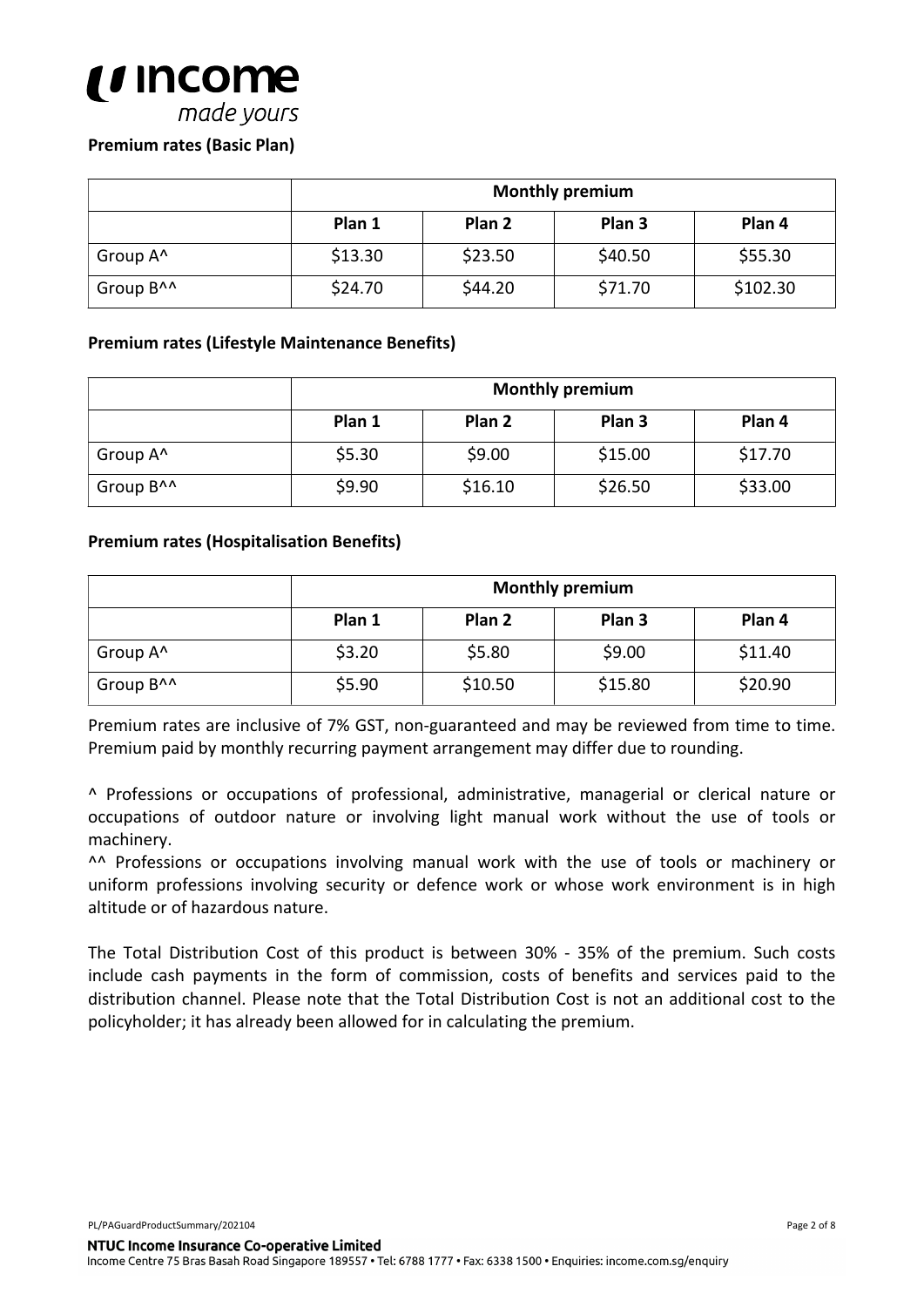

## **Product Information**

This is a personal accident policy and will protect the insured person and his/her family financially when there is a death or an injury caused by an accident which happens during the policy period. The amount we will pay depends on the conditions and maximum benefit limits of the insured person's plan as set out in the Table of Cover below.

This policy is not a Medisave-approved policy and the policyholder may not use Medisave to pay the premium for this policy.

|                   | Maximum benefit (S\$) per insured person                                         |           |                   |           |             |
|-------------------|----------------------------------------------------------------------------------|-----------|-------------------|-----------|-------------|
| <b>Benefits</b>   |                                                                                  | Plan 1    | Plan <sub>2</sub> | Plan 3    | Plan 4      |
| Section 1         | <b>Accidental death</b>                                                          | \$100,000 | \$250,000         | \$500,000 | \$750,000   |
| <b>Section 2</b>  | Permanent disability (per accident)                                              | \$150,000 | \$375,000         | \$750,000 | \$1,125,000 |
| <b>Section 3</b>  | Double indemnity for accidental death on public<br>conveyance                    | \$100,000 | \$250,000         | \$500,000 | \$750,000   |
| <b>Section 4</b>  | Medical expenses for injury (per accident)                                       | \$2,000   | \$4,000           | \$5,000   | \$6,000     |
| <b>Section 5</b>  | Treatment by a Chinese medicine practitioner or<br>a chiropractor (per accident) | \$500     | \$750             | \$1,000   | \$1,250     |
|                   | <b>Optional Benefits - Lifestyle maintenance benefits</b>                        |           |                   |           |             |
| Section 6         | <b>Mobility aids (per accident)</b>                                              | \$3,000   | \$3,000           | \$3,000   | \$3,000     |
| <b>Section 7</b>  | Weekly cash (per week; up to 52 weeks in a row)                                  | \$100     | \$200             | \$300     | \$400       |
| <b>Section 8</b>  | <b>Family support fund</b>                                                       | \$50,000  | \$75,000          | \$150,000 | \$200,000   |
| <b>Section 9</b>  | <b>Re-employment benefit</b>                                                     | \$5,000   | \$5,000           | \$5,000   | \$5,000     |
| Section 10        | Modifying your home (per lifetime)                                               | \$5,000   | \$10,000          | \$15,000  | \$25,000    |
|                   | <b>Optional Benefits - Hospitalisation benefits</b>                              |           |                   |           |             |
| <b>Section 11</b> | Daily hospital income (per day; up to 365 days<br>per accident)                  | \$100     | \$150             | \$250     | \$350       |
| <b>Section 12</b> | ICU Triple Cover (per day; up to 30 days per<br>accident)                        | \$300     | \$450             | \$750     | \$1,050     |
| <b>Section 13</b> | <b>Emergency medical evacuation and sending you</b><br>home (per policy year)    | \$100,000 |                   |           |             |
| <b>Section 14</b> | Ambulance fee (per accident)                                                     | \$200     |                   |           |             |
| Section 15        | Broken bones or fractures (per lifetime)                                         | \$10,000  | \$15,000          | \$20,000  | \$25,000    |

#### **Table of Cover1**

**1**Note: Please refer to the Policy Conditions on details of policy coverage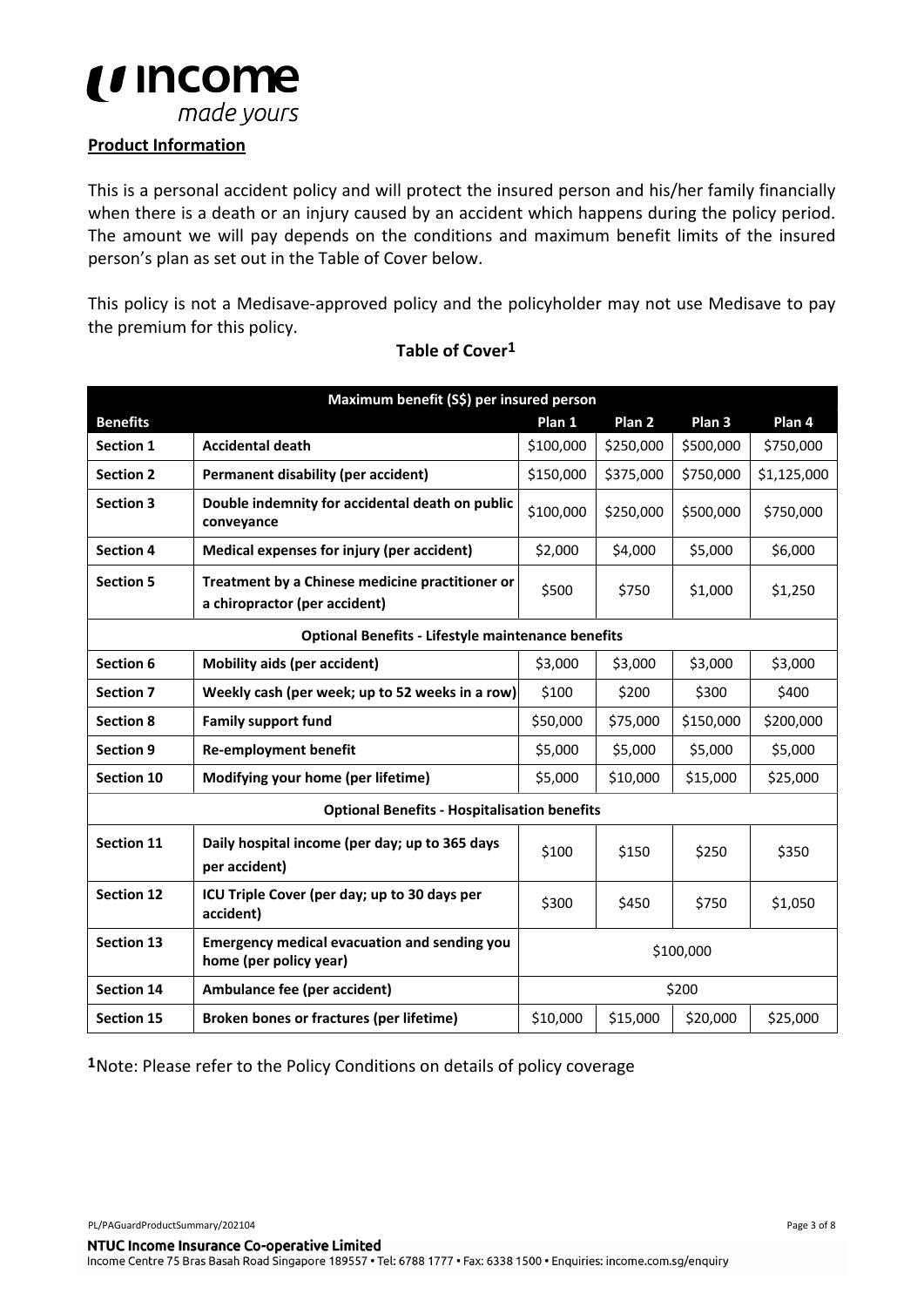

# **Key Product Provisions**

The following are some key provisions found in the policy contract of this plan. This is only a brief summary and the policyholder is advised to refer to the actual terms and conditions in the contract. Please consult your Financial Adviser should you require further explanation.

## **1. Eligibility**

This policy is only available to the insured person if he/she:

- holds a valid Singapore identification document such as a Singapore National Registration Identification Card (NRIC), Employment Pass, Work Permit, Long Term Visit Pass or Student Pass;
- is living or working in Singapore, or away from Singapore for no more than 180 days at any one time;
- is between 15 days old and 65 years old (we may continue cover for him/her up to 75 years old at a reduced sum insured and we may apply new terms; depending on our decision and if he/she pays an extra premium); and
- has fully paid his/her premium.

## **2. Free-Look Period**

We will give the policyholder 14 days from the time they receive this policy to decide whether to continue with it. If the policyholder does not want to continue, he/she may write to us to cancel this policy and get a full refund of the premium paid. We consider that this policy has been delivered (and received) seven days after we post it.

## **3. Cancellation Clause**

- **a** If we cancel the policy
	- **(i)** We can cancel this policy by giving the policyholder seven days' notice by post to their last-known address. We will consider that they have received this cancellation notice on the same day if we deliver the notice by hand, mail, fax or email.
	- **(ii)** We will cancel this policy on the date the premium is due if we do not receive the premium due or we are not successful in taking the premium from the credit card or GIRO account the policyholder has chosen.

If we cancel this policy because the premium has not been paid, the insured person may apply for a new policy. However, the insured person's application will depend on us accepting it based on his/her latest physical or medical conditions.

## **b** If the policyholder cancels the policy

**(i)** Monthly recurring payment arrangement

- The policyholder may cancel this policy by calling us or writing to us. The date of cancellation will depend on when we receive the notice of cancellation.
- For cancellation after the 14-day free-look period, we must receive the notice of cancellation no later than 21 days before the next monthly premium due date. The policy will then be cancelled on the day the monthly premium is due.
- But, if we receive the notice of cancellation less than 21 days before the next monthly premium due date, the policy will be cancelled on the following month when the premium is due.

PL/PAGuardProductSummary/202104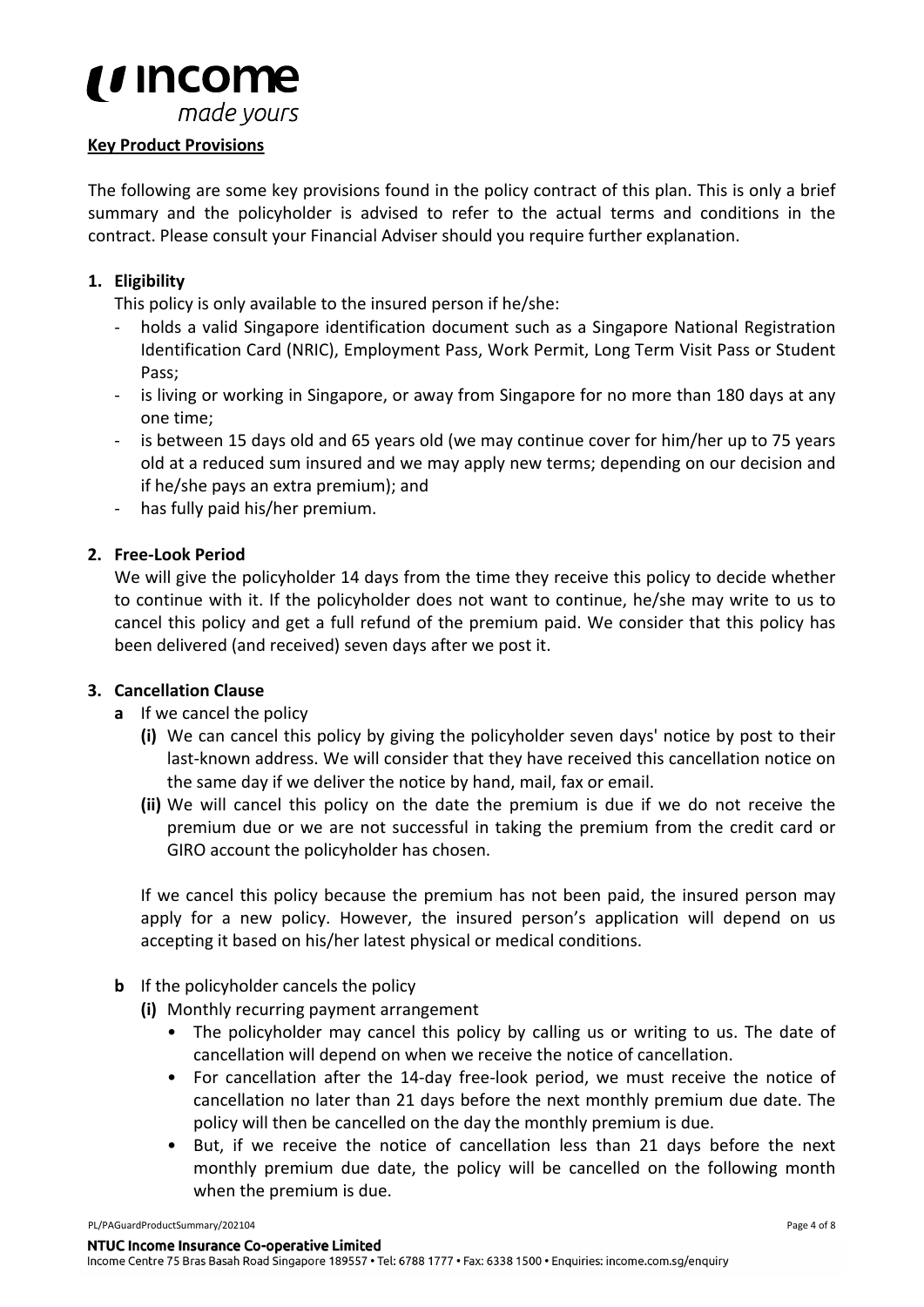# ' Income

# made vours

| Cancellation of policy with monthly premium<br>payment - For example |                                                     |  |  |  |
|----------------------------------------------------------------------|-----------------------------------------------------|--|--|--|
| <b>Period of insurance</b>                                           | 22 Sep 2016 to 21 Sep<br>2017                       |  |  |  |
| Monthly premium due<br>date                                          | 22 (Sep, Oct, Nov,<br>Dec, Jan, Feb and so<br>on)   |  |  |  |
| If we receive the notice of cancellation:                            |                                                     |  |  |  |
| on 1 Nov 2016                                                        | cancellation will take<br>effect on 22 Nov<br>2016. |  |  |  |
| on 20 Nov 2016                                                       | cancellation will take<br>effect on 22 Dec 2016     |  |  |  |

**(ii)** Yearly payment arrangement

- The policyholder may cancel this policy by calling us or writing to us and cancellation will apply from the date we receive the notice of cancellation.
- For cancellation after the 14-day free look period, we will work out and refund the premium as follows if no claim has been made under this policy.

| <b>Period of insurance</b><br>(in days) still left to run<br>divided by the original<br>period of insurance of<br>the policy | x | 85% of the<br>premium paid |
|------------------------------------------------------------------------------------------------------------------------------|---|----------------------------|

- We will not refund any premium if a claim has been made under this policy for the policy year this policy is cancelled.
- We will not refund any premium below \$37.45 (after GST).

If we refund premiums, we will do so by cheque to the policyholder.

#### **4. Terms of Renewal**

This is a short-term accident and health policy and we are not required to renew this policy. We may end this policy by giving the policyholder seven days' notice in writing.

If the insured person has any existing medical condition at the policy renewal date, he/she may not be covered under the renewed policy for such a medical condition. If such a medical condition is covered under the renewed policy, the policyholder may need to pay additional premiums.

If this policy is renewed, we will provide the new terms and conditions (if applicable) for the next policy year before the start date of the next policy year.

If we did not receive any request to cancel the policy, we will collect the premium using the last recurring payment arrangement chosen by the policyholder.

PL/PAGuardProductSummary/202104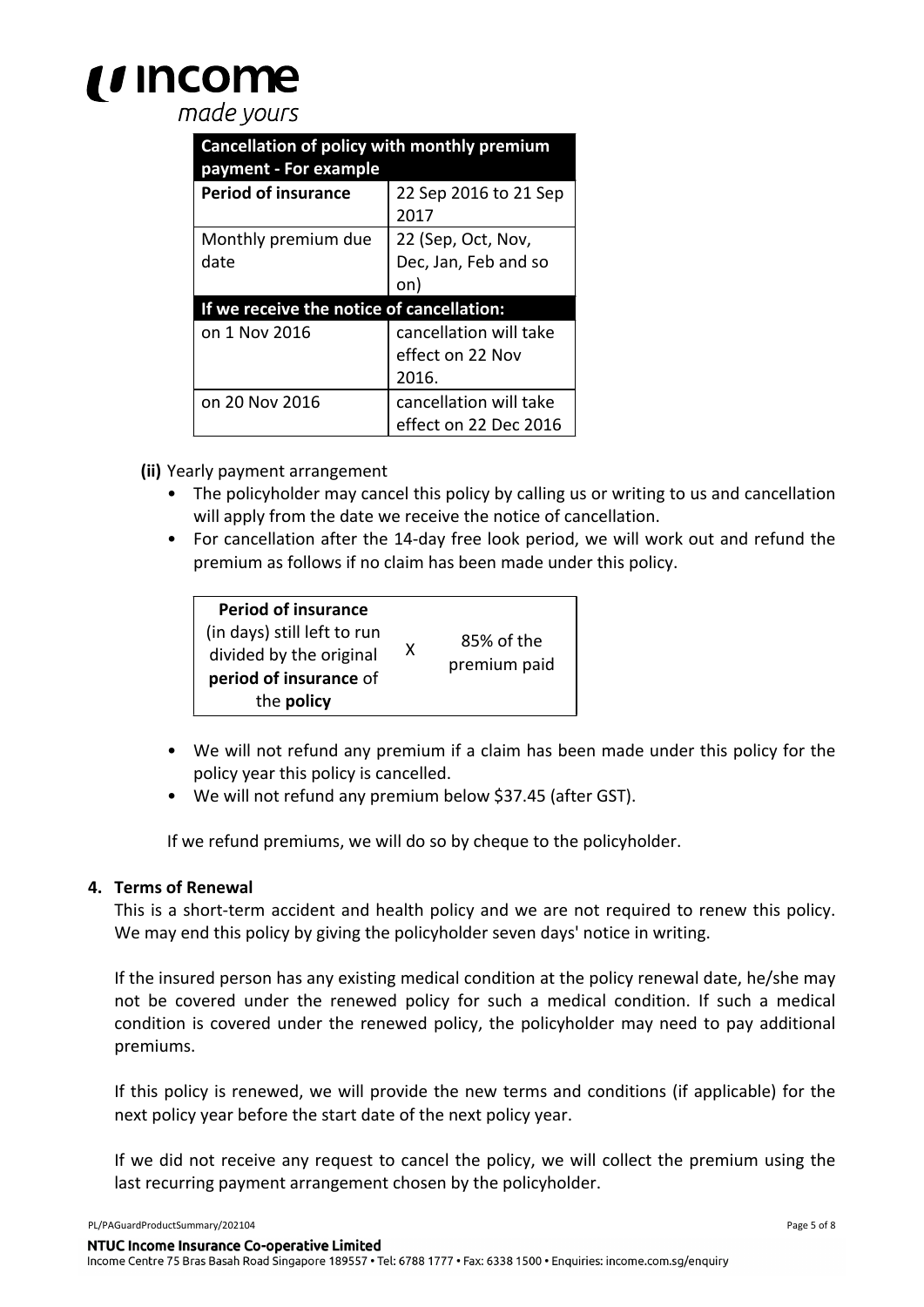

This policy will apply for as long as we can successfully take the premium before the premium due date.

### **5. Non-Guaranteed Premium**

The premium that the policyholder pays for this policy is non-guaranteed and can change. If we change the premium for this policy, we will write to the policyholder at their last known address, at least 30 days before the change is to take place, to tell the policyholder what the new premium is.

### **6. Claims Conditions**

- **a** The insured person must tell us as soon as possible, and in any case within 30 days, about any event which may give rise to a claim under this policy.
- **b** The insured person or anyone acting for the insured person must not:
	- **i)** misrepresent or misdescribe any circumstance which affects the insured person's health condition, occupation, country of residence or pursuits or any information which may affect our decision to accept the insured person's application;
	- **ii)** make a claim under this policy knowing the claim to be false or fraudulently exaggerated in any way;
	- **iii)** make a statement to support a claim knowing the statement to be false in any way;
	- **iv)** send us a document to support a claim knowing the document to be forged or false in any way; or
	- **v)** make a claim for any loss or damage caused by the insured person's deliberate act or with the insured person's knowledge.
- **c** If the insured person can recover all or part of the medical expenses from other sources, we will only pay him/her the amount that he/she cannot recover.
- **d** We pay all claims in Singapore dollars. If the insured person suffers a loss which is in a foreign currency, we will convert the amount into Singapore dollars at the exchange rate which we will decide on at the date of the loss.
- **e** The insured person or his/her legal personal representative must supply all information, reports, original invoices and receipts, evidence, medical certificates, documents (such as translation of a foreign-language document into the English language), confirmed by oath if necessary, we may need before we assess the insured person's claim. We may refuse to refund any expense which the insured person cannot provide original receipts or invoices for.

For further information, you can visit or contact us via any of the following channels:

**(i)** http://income.com.sg/claims/personal-accident-insurance/personal-accident-infectiousdiseases-claim

**(ii)** pcc@income.com.sg

**(iii)**6788 6616

## **7. Exclusions**

There are certain conditions whereby we will not pay any benefits under this plan. These are shown as exclusions in the policy conditions. Some of the exclusions for this plan include, but are not limited to the following listed below. You should read the policy contract for the full list of exclusions.

PL/PAGuardProductSummary/202104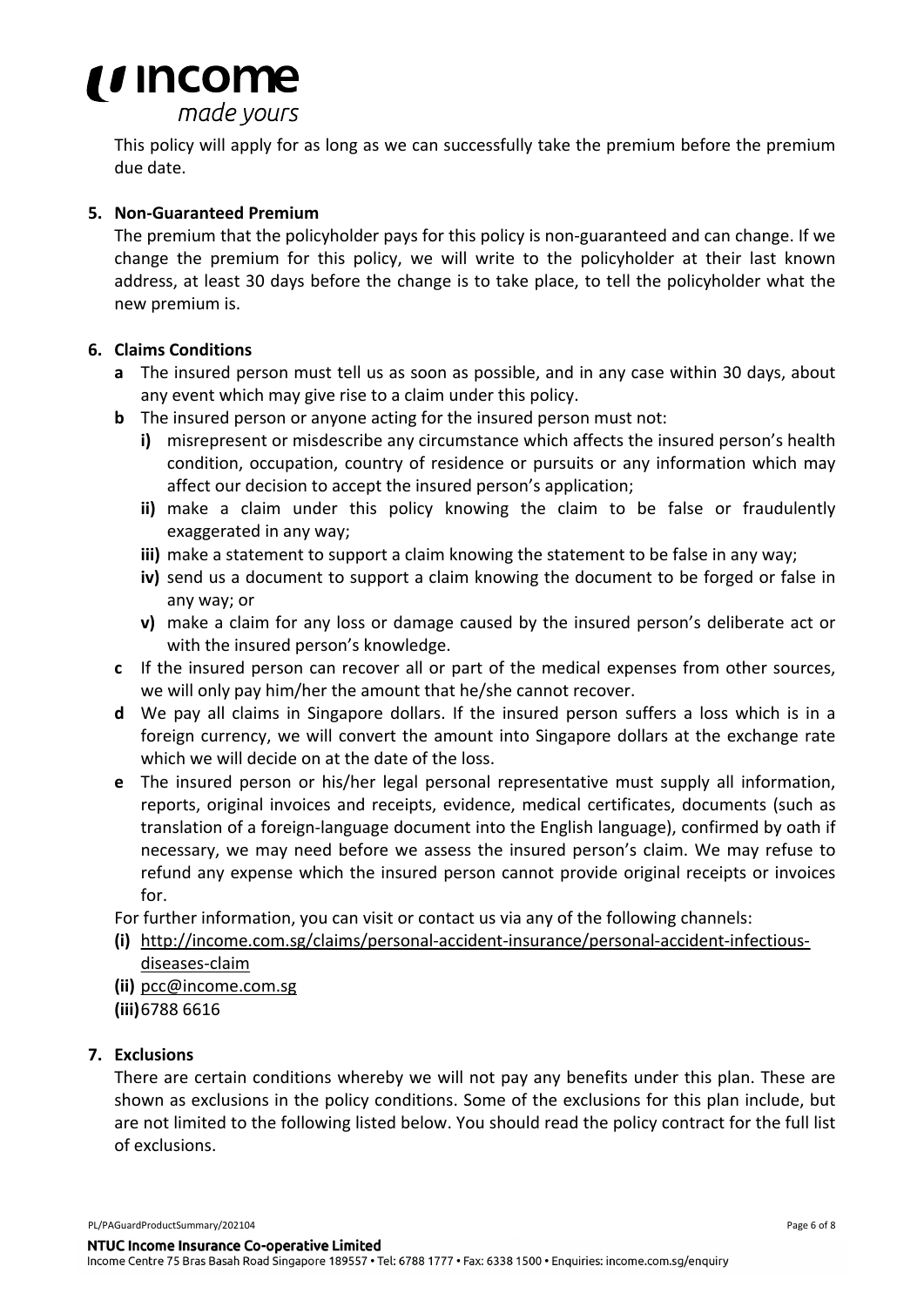

made vours

This policy does not cover claims directly or indirectly caused by or arising from:

- **a** illness, disease, bacterial or viral infections even if contracted accidentally except where it is covered under general condition 1(h);
- **b** pregnancy, childbirth, abortion, miscarriage (except as provided under policy extension 1(g) Miscarriage due to an accident) or all complications or death arising from these conditions;
- **c** pre-existing medical conditions or physical problems which existed before the start of the insured person's policy;
- **d** the insured person taking part in any dangerous activity or sports such as caving, potholing, rock climbing (except on man-made walls) or mountaineering which involves using ropes, any underwater activities involving underwater breathing apparatus (except scuba diving for leisure purpose with a diving buddy or instructor and no deeper than 30 meters below sea level), sky diving, cliff diving, BASE (building, antenna, span, earth) jumping, paragliding, hang-gliding, parachuting;
- **e** any recreational activity where the following conditions are not met:
	- the insured person must comply with all safety procedures, such as wearing safety equipment and following rules and regulations; whether specifically advised or generally expected of a reasonable person, and
	- where guidance and supervision of licensed guides or instructors are available, the recreational activity must be carried out under the guidance and supervision of licensed guides or instructors of the tour operator or activity provider.
- **f** any illness, disease, bacterial or viral infections covered under general condition 1(h) which has been announced as:
	- an epidemic by the health authority in Singapore or the Government of the Republic of Singapore; or
	- a pandemic by the World Health Organisation (WHO);

in the affected countries, from the date of announcement until the epidemic or pandemic ends

## **8. Change of Occupation or in circumstance**

If there is any change in circumstances affecting the insured person's risk, he/she must give us immediate written notice and pay any extra premium that we may ask for. In particular, he/she must tell us about any change in his/her health condition, occupation or the country where he/she is living in.

We can choose not to pay the claim if the insured person has failed to inform us of any change in circumstances affecting his/her risk.